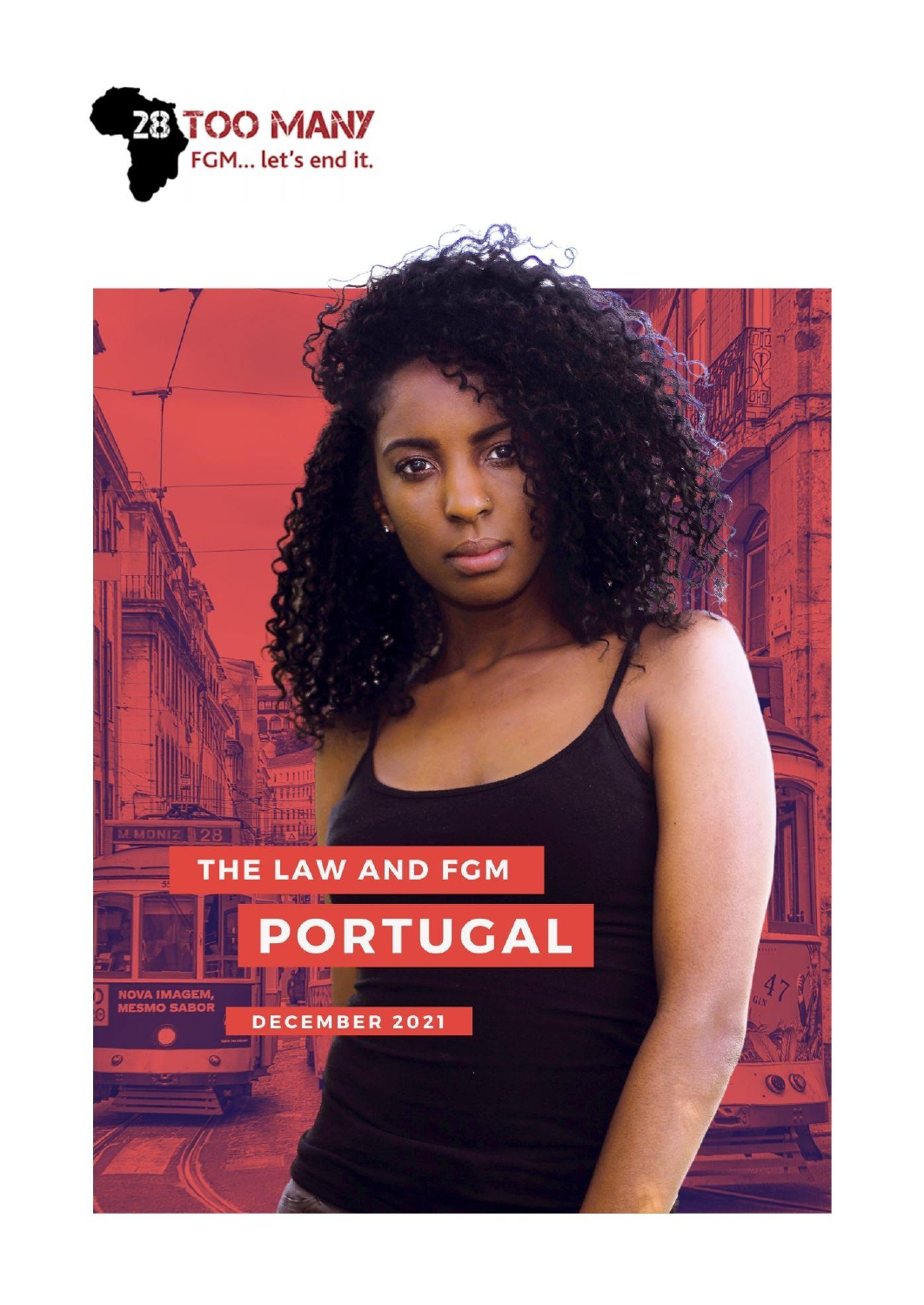# **National Legal Framework**

# **Overview of National Legal Framework in Portugal**

#### *National legislation:*

|          | Specific law/provision criminalising FGM                                   |
|----------|----------------------------------------------------------------------------|
|          | Provides a definition of FGM                                               |
|          | Criminalises the performance of FGM                                        |
|          | Criminalises the procurement, arrangement and/or assistance of acts of FGM |
| $\times$ | Obligation to report incidents of FGM to the authorities                   |
|          | Criminalises the participation of medical professionals in acts of FGM     |
|          | Extraterritorial application regardless of double criminality              |
|          |                                                                            |

# **Introduction**

Portugal is a country in south-western Europe with an estimated population of 10.3 million.<sup>1</sup> Portugal is unitary republic with a parliamentary democracy and a civil-law legal system.

## **FGM Prevalence**

A 2016 study published in *Public Health* (an official journal of The Royal Society for Public Health) estimates that 6,576 women and girls aged 15 and over who have undergone female genital mutilation (*FGM*) are living in Portugal. In addition, the study estimates that 1,830 girls aged 14 or younger who have undergone FGM or are at risk of undergoing FGM are living in Portugal.<sup>2</sup>

# **National Legal Framework**

## **Specific Provision in General Law**

FGM is criminalised in Portugal under a specific provision in general criminal law, **Article 144-A of the Portuguese Penal Code (2006)** (the *Criminal Code*). **Article 149(3) of the Criminal Code** prescribes that consent is irrelevant to the criminality of FGM.

## **Definition of FGM**

**Article 144-A(1) of the Criminal Code** defines FGM as 'genitally mutilating', in whole or in part, a female person through clitoridectomy, infibulation, excision or any other practice damaging the female genital organs for non-medical reasons. This definition corresponds to the World Health Organization's definition. 3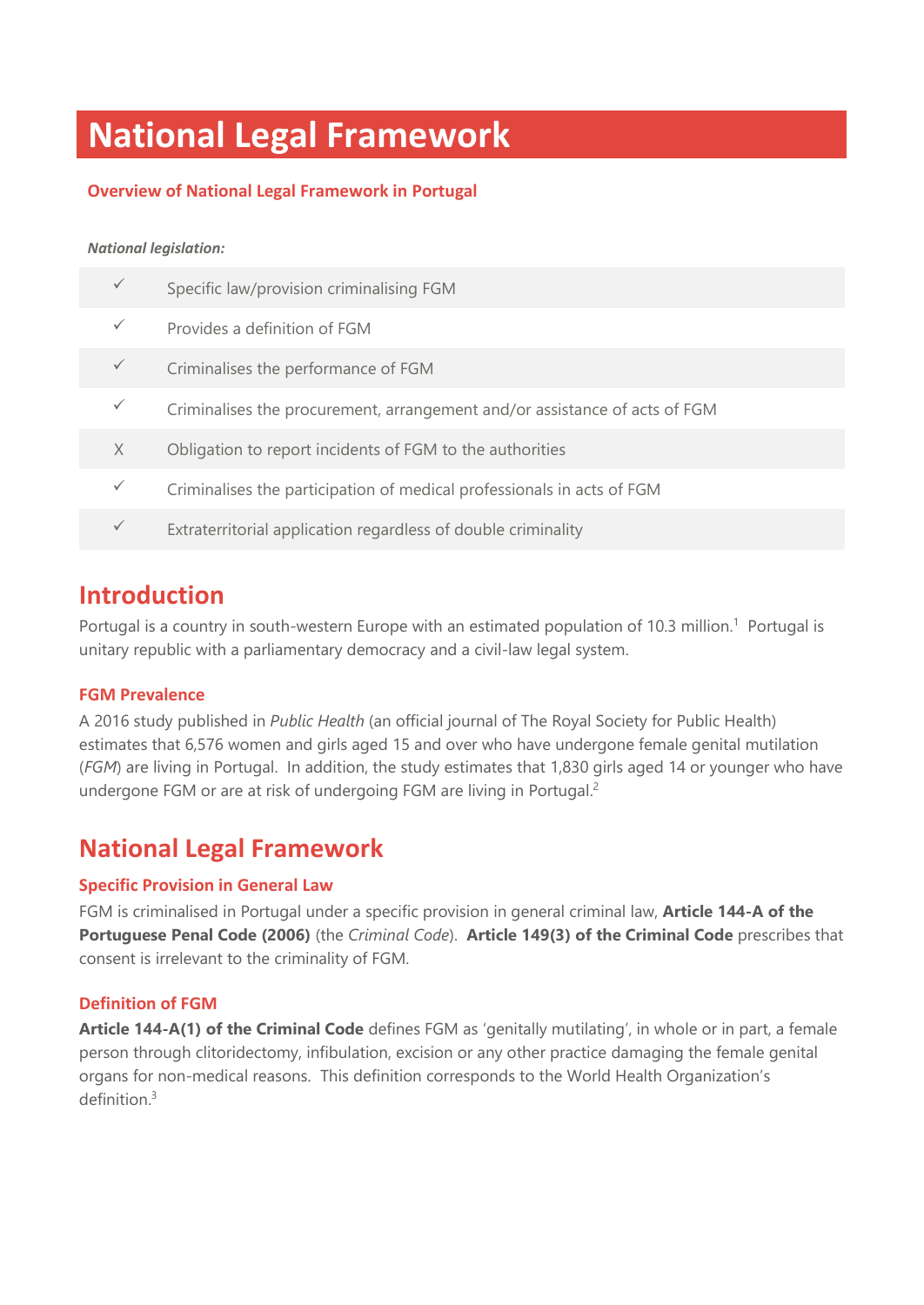### **Women and Girls of All Ages**

The performance of FGM on women and girls of all ages has been criminalised in Portugal. **Article 144-A of the Criminal Code** does not contain an age limit for the victim. However, **Article 145(2)**, in conjunction with **Article 132(2)(c)**, does prescribe that it is an aggravating circumstance to perform FGM on a person who is particularly defenceless due to, *inter alia*, age.

### **Procuring, Aiding and Abetting**

Procuring, aiding and abetting FGM are criminalised in Portugal through general criminal law. Procuring FGM – when someone has a cutter (or any other person) perform FGM on a victim – most likely qualifies as either 'committing an offence through an intermediary' or 'intentionally causing another to commit an offence', as set out in **Article 26 of the Criminal Code**. Article 26 prescribes that both options qualify someone as a 'perpetrator'.

It is unclear whether abetting FGM would be defined as 'intentionally causing another to commit an offence' under **Article 26** or as 'helping another to commit an offence' under **Article 27(1)**. The latter would qualify an abettor as an 'accomplice' as prescribed by **Article 27**. The answer is likely dependent on the intensity of the person's involvement and the specifics of the case.

Aiding FGM would be defined as 'intentionally helping another to commit an offence', which would qualify someone as an 'accomplice' under **Article 27(1)**. Under **Article 27(2)**, the sentence as prescribed for the perpetrator is mitigated for accomplices in accordance with **Article 73**.

#### **Allowing the Use of Premises**

Allowing the use of premises for the purpose of FGM is (most likely) criminalised in Portugal through general criminal law. Allowing the use of premises could be categorised as 'intentionally helping another to commit an offence', thus qualifying someone who allows the use of premises as an 'accomplice' under **Article 27(1) of the Criminal Code**.

#### **Providing or Possessing Tools**

Providing (specific) tools for the purpose of FGM is (most likely) criminalised in Portugal through general criminal law. Providing (specific) tools could be categorised as 'intentionally helping another to commit an offence', thus qualifying someone who provides (specific) tools and as an 'accomplice' under **Article 27(1) of the Criminal Code**.

Possessing (specific) tools for the purpose of FGM is (most likely) criminalised in Portugal through **Article 144-A of the Criminal Code**. **Article 144-A(2)** prescribes that preparatory acts for FGM are also punishable. No further definition of 'preparatory acts' is provided in the Criminal Code, but possessing (specific) tools would seem to be a clear example of a preparatory act.

#### **Obligation to Report FGM**

There does not seem to be an obligation to report FGM to the authorities in Portugal. **The Criminal Code** does not contain a provision obligating someone to report FGM or a general provision on reporting offences.

Portugal has particularly strict professional secrecy laws. **Article 195 of the Criminal Code** criminalises breaching professional secrecy without mentioning any exemptions. **Article 32 of the Regulation of Medical Deontology** prescribes that professional secrecy for physicians may only be waived without the consent of the patient in case of a birth, death or disease that must be reported or to protect the dignity, honour or legitimate interest of the patient or third party, but only with prior authorisation from the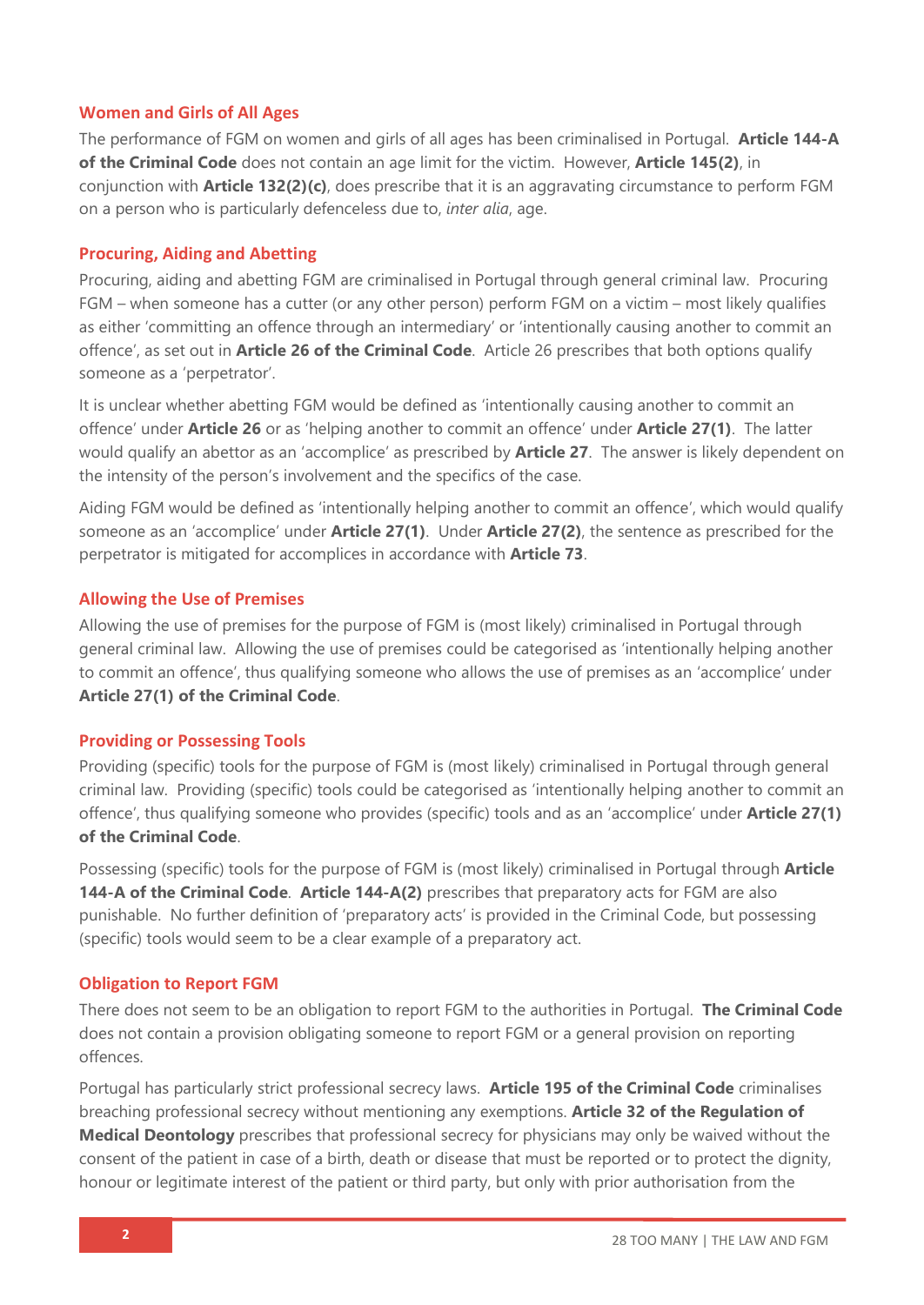president of the Bar Association. **Article 4(2) of the Regulation on Waiver of Professional Secrecy** repeats this in regard to the choice made by the president of the Bar Association and does not define when, or in what situations, it is legitimate to authorise a waiver of professional secrecy to protect the honour, dignity or legitimate interest of a patient or third party. The Regulation also does not mention anything on reporting offences. However, one could imagine that if a physician observes that a girl has undergone FGM and knows she has younger sisters, he would be protecting the legitimate interests of third parties by reporting this.

**Article 13-A of the Law for the Protection of Children and Young People in Danger** (the *Child Protection Law*) prescribes that even the Protection Committee needs the consent of a subject or the subject's legal representative(s) to access 'sensitive personal data' such as 'clinical data'. The Child Protection Law also does not seem to contain an obligation for professionals or others to report a risk or crime.

### **Medicalised FGM**

Medicalised FGM is criminalised in Portugal under **Article 144-A of the Criminal Code**. There is no specific provision on medicalised FGM in the Criminal Code. It would fall under the general prohibition.

There is a general provision on medical malpractice, **Article 150(2)**, which criminalises physicians who cause danger or serious harm to body or health by not practising the required due diligence during an operation, but this does not seem to appropriately apply to medicalised FGM.

**Article 150(1)** does contain a medical exemption to violating physical integrity, prescribing that, *inter alia*, operations that, according to the state of medical knowledge and experience, prove to be indicated and are carried out in accordance with the required due diligence by a physician or other legally authorised person, with the intention of preventing, diagnosing, alleviating or mitigating illness, suffering, injury, bodily fatigue or mental disturbance are not offences.

### **Extraterritoriality**

The **Criminal Code** extends extraterritorial application of Portuguese criminal law to the commission of FGM abroad, regardless of double criminality. **Article 5(1)(c)** prescribes that Portuguese criminal law is applicable to, *inter alia*, offences under **Article 144-A** committed outside the national territory if the perpetrator is found in Portugal and cannot be extradited or surrendered as a result of the execution of a European arrest warrant or other international cooperation instrument. There is no requirement regarding nationality, status or place of residence of either the victim or the perpetrator.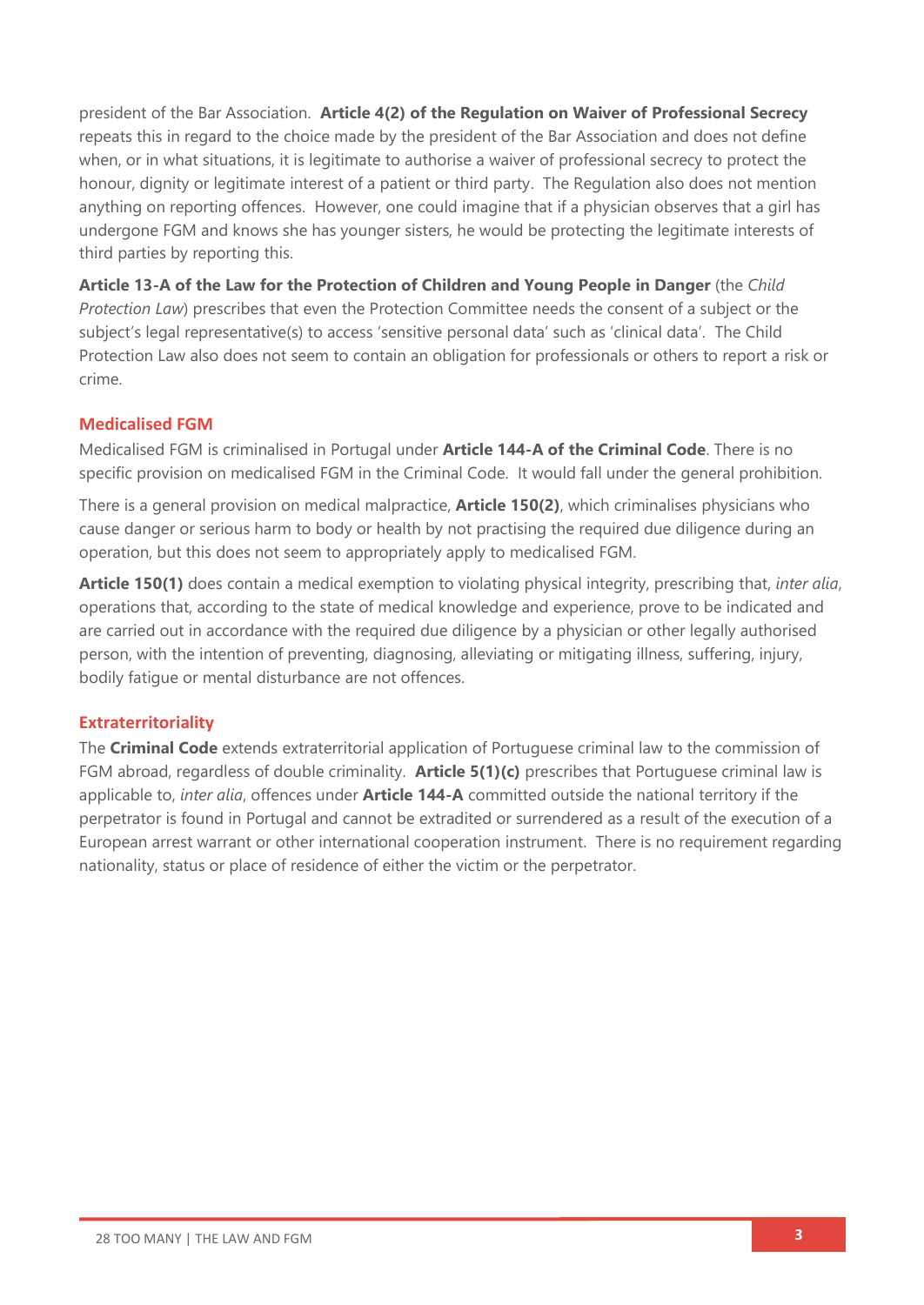# **Penalties**

There are penalties for FGM and crimes related to FGM in Portugal.

- **Article 144-A(1) of the Criminal Code** prescribes a sentence of *two- to ten-years' imprisonment* for performing FGM, and most likely also for procuring FGM.
- **Article 145(1)(c) of the Criminal Code** prescribes a sentence of *three- to twelve-years' imprisonment* if aggravating circumstances are present.
- **Article 144-A(2) of the Criminal Code** prescribes a sentence of *up to three years' imprisonment* for preparing FGM, which may include possessing tools.

**Article 27(2) of the Criminal Code** prescribes that 'accomplices' (most likely those who aid in and abet FGM) receive a specially mitigated sentence. **Article 73(1)** prescribes that, in the case of a specially mitigated sentence, the *maximum term of imprisonment is reduced by one-third*, the *minimum term of imprisonment is reduced by one-fifth if the minimum term is three years or more*, and that *if the maximum term is three years or less, it may be replaced by a fine.* Therefore:

- **Article 144-A(1)** in conjunction with **Article 73(1)** prescribes a sentence of *two years to six years and eight months of imprisonment* for complicity in performing FGM.
- **Article 145(1)(c)** in conjunction with **Article 73(1)** prescribes a sentence of *two- to eight-years' imprisonment* for complicity in performing FGM when aggravating circumstances are present.
- **Article 144-A(2)** in conjunction with **Article 73(1)** prescribes a sentence of *up to two years' imprisonment or a fine* for complicity in preparing FGM.

# **Protection**

## **Protecting Uncut Girls and Women**

There do not seem to be specific or general laws protecting uncut girls, aside from general criminal law. **Article 3(1) of the Child Protection Law** prescribes that authorities may legitimately intervene to protect a 'child in danger' if the child is put in danger due to the parents' actions or omissions.

However, **Article 3(2)** provides an exhaustible list of scenarios in which a child is considered to be 'in danger', which neither explicitly nor implicitly includes uncut girls at risk of FGM. Under **Article 3(2)(b)**, a child must have been physically abused to be considered in danger. It is not mentioned whether this also includes being at risk of being physically abused or being at risk of becoming the victim of an offence.

**Article 3(2)(b)** does, however, also include psychological abuse, and one could argue that being at risk of FGM would constitute psychological abuse. This may, however, be a stretch, since often girls at risk are not aware of that risk. If such an argument were to be accepted, **Article 35 of the Child Protection Law** provides the possibility of supporting measures and out-of-home placement.

## **Government Obligations**

Portugal's most recent action plan on FGM is the **Third Action Program for the Prevention and Elimination of Female Genital Mutilation** (the *Action Program*), which is an integral part of the Fifth National Plan to Prevent and Combat Domestic and Gender-Based Violence 2014–2017.

The Commission for Citizenship and Gender Equality is responsible for the coordination of the Action Program. Although the Action Program rather extensively covers relevant goals in relation to prevention,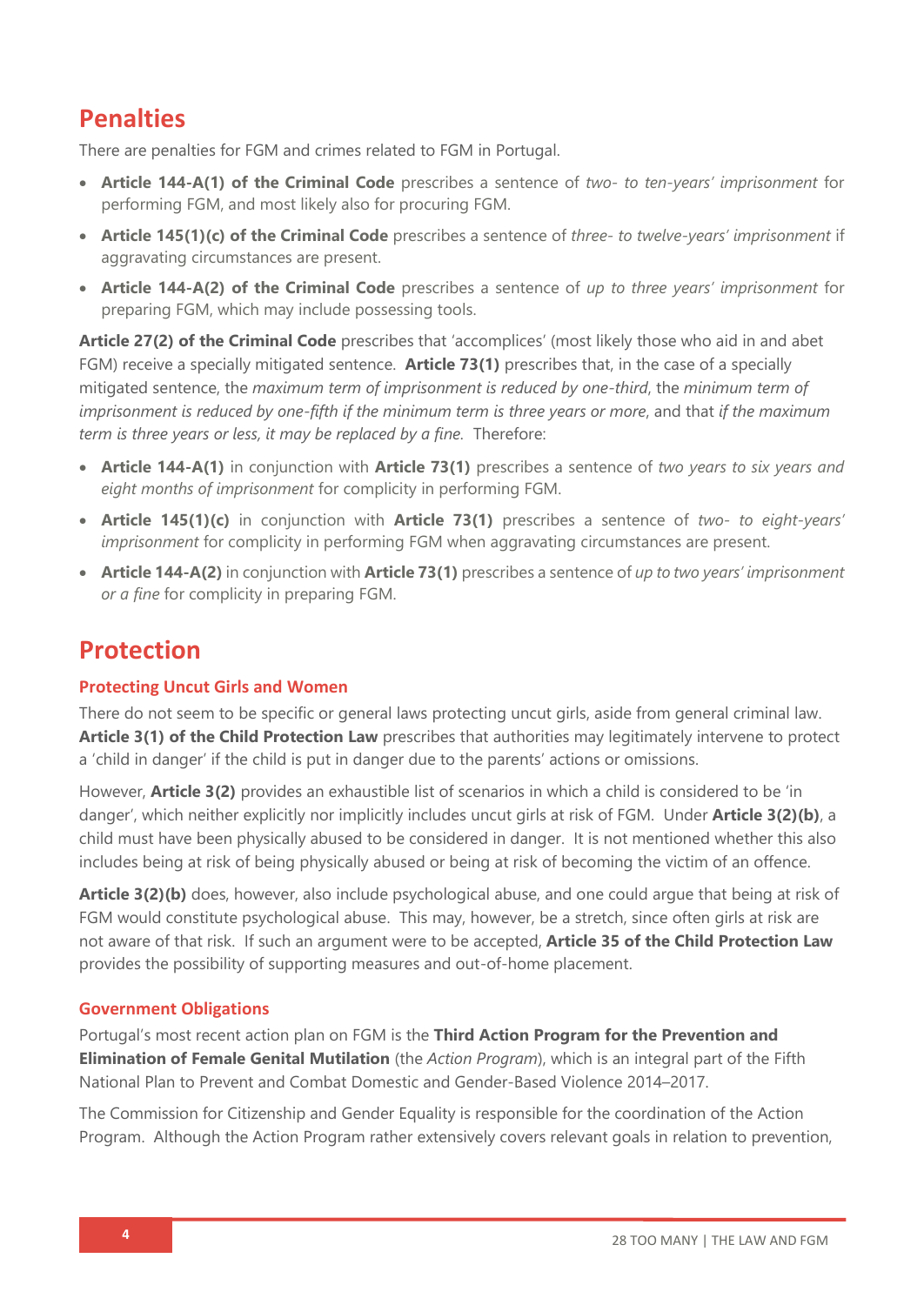training and cooperation, it is limited to commitments, rather than including hard obligations for the Government or officials. 4

# **Implementation of The Law**

### **Court Cases**

There is one court case in Portugal concerning FGM.

The case concerns a 21-year-old mother from Guinea Bissau who, in 2019, during a trip to Guinea Bissau, had her then one-and-a-half-year-old daughter undergo FGM. The mother was 19 years old at the time. On 8 January 2021 she was sentenced to three years' imprisonment by a court in Sintra.

The defendant and her lawyer appealed this verdict. In July, the Court of Appeals in Lisbon suspended the prison sentence. The Court argued that the sentence would present a 'new punishment' for the child, who is vulnerable and needs her mother. The Court also took note of the circumstances of the case and particularly the situation of the defendant: she is a very young mother and a migrant living in Portugal, and, as a young woman living with her family, she had not been able to resist the pressure of her family or the imposed social norm of FGM they exerted.<sup>5</sup>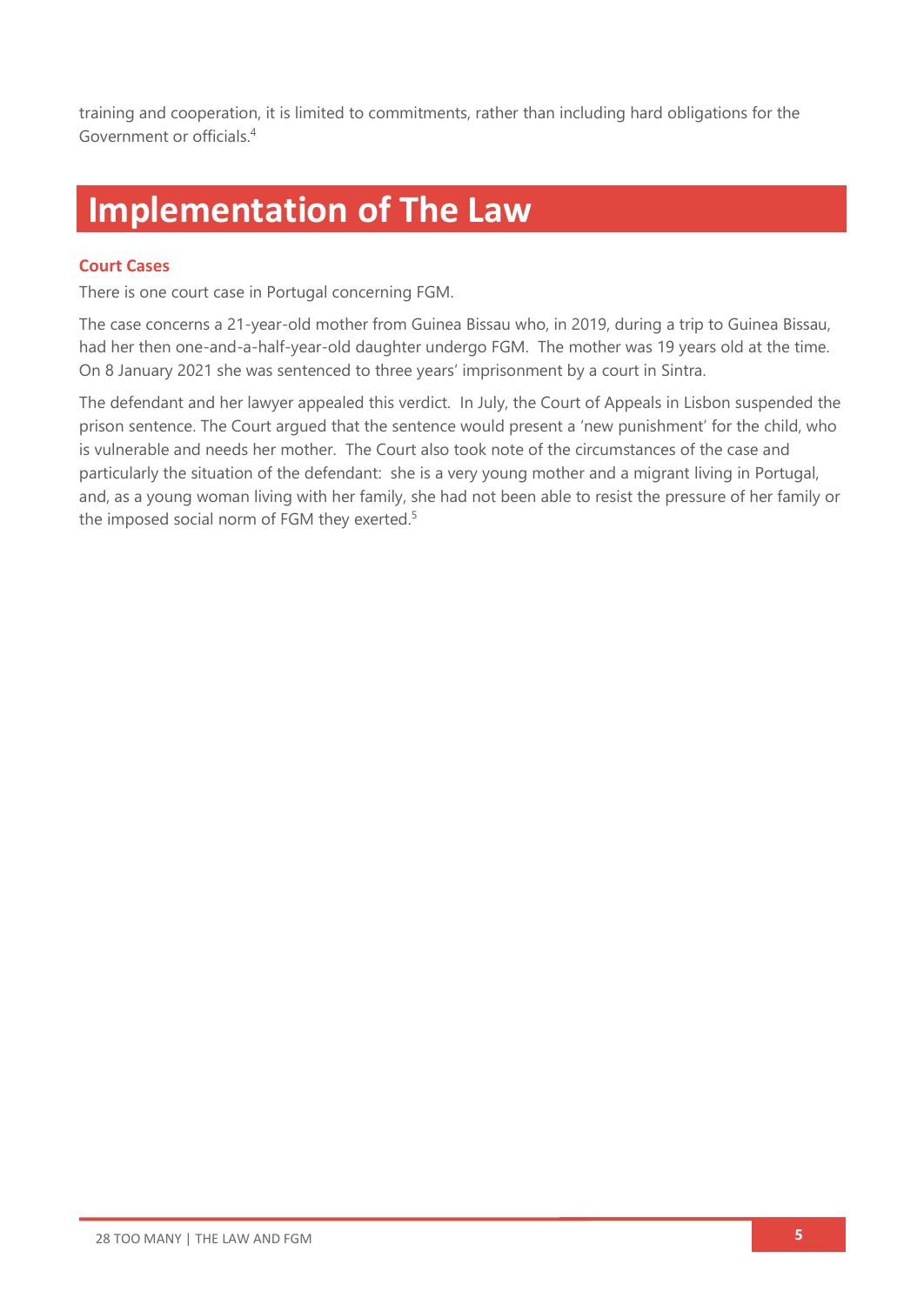# **Conclusions and Recommendations**

# **Conclusions**

FGM is criminalised in Portugal under a specific provision in general criminal law, **Article 144-A of the Criminal Code**.

The definition of 'FGM' maintained in the law corresponds fully to the definition given by the WHO and covers all **types of FGM**. **Medicalised FGM** is not specifically addressed, but is likely to be covered by the general criminality of FGM.

**Procuring, aiding and abetting** FGM are criminalised in Portugal under general criminal law.

There does not seem to be an **obligation to report** FGM to the authorities in Portugal.

The Criminal Code extends **extraterritorial application** of Portuguese criminal law to the commission of FGM abroad, regardless of double criminality. There is no requirement regarding nationality, status or place of residence of either the victim or the perpetrator.

### **Recommendations**

We recommend that Portugal instate an obligation for (at least) relevant professionals and institutions to report cases of FGM and cases where there are reasonable grounds to believe that FGM may be committed imminently.

We urgently recommend that Portugal instate a system similar to the British Female Genital Mutilation Protection Orders to guarantee the efficient protection of girls and women at risk of FGM and other harmful traditional practices, as it seems that the current general child protection laws do not protect girls at risk of FGM.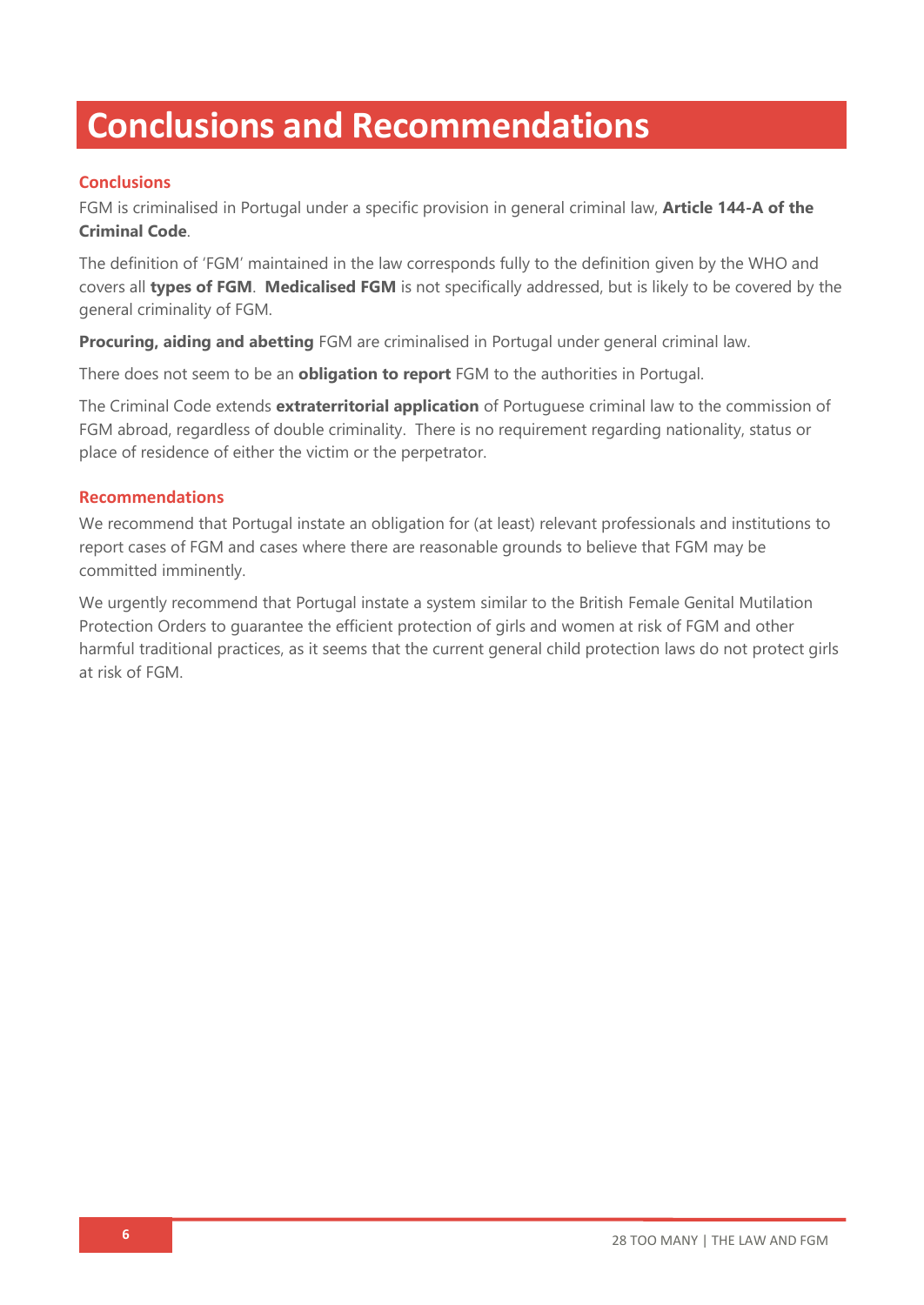# **Appendix I: International and Regional Treaties**

| <b>PORTUGAL</b>                                                                                                  | <b>Signed</b>        | <b>Ratified</b><br><b>Acceded</b> | <b>Reservations</b><br>on reporting? |  |  |
|------------------------------------------------------------------------------------------------------------------|----------------------|-----------------------------------|--------------------------------------|--|--|
| <b>International</b>                                                                                             |                      |                                   |                                      |  |  |
| <b>International Covenant on Civil &amp; Political Rights</b><br>$(1966)$ $(ICCPR)^6$                            | $\checkmark$<br>1976 | $\checkmark$<br>1978              | <b>No</b>                            |  |  |
| <b>International Covenant on Economic, Social &amp;</b><br>Cultural Rights (1966) (ICESCR) <sup>7</sup>          | $\checkmark$<br>1976 | $\checkmark$<br>1978              | No.                                  |  |  |
| <b>Convention on the Elimination of All forms of</b><br>Discrimination Against Women (1979) (CEDAW) <sup>8</sup> | $\checkmark$<br>1980 | $\checkmark$<br>1980              | <b>No</b>                            |  |  |
| Convention on the Rights of the Child (1989) (CRC) <sup>9</sup>                                                  | $\checkmark$<br>1990 | $\checkmark$<br>1990              | <b>No</b>                            |  |  |
| <b>Regional</b>                                                                                                  |                      |                                   |                                      |  |  |
| <b>Istanbul Convention<sup>10</sup></b>                                                                          | $\checkmark$<br>2011 | $\checkmark$<br>2013              | <b>No</b>                            |  |  |
| European Convention on Human Rights <sup>11</sup>                                                                | $\checkmark$<br>1976 | $\checkmark$<br>1978              | <b>No</b>                            |  |  |

**'Signed'**: a treaty is signed by countries following negotiation and agreement of its contents.

**'Ratified'**: once signed, most treaties and conventions must be ratified (i.e. approved through the standard national legislative procedure) to be legally effective in that country.

**'Acceded'**: when a country ratifies a treaty that has already been negotiated by other states.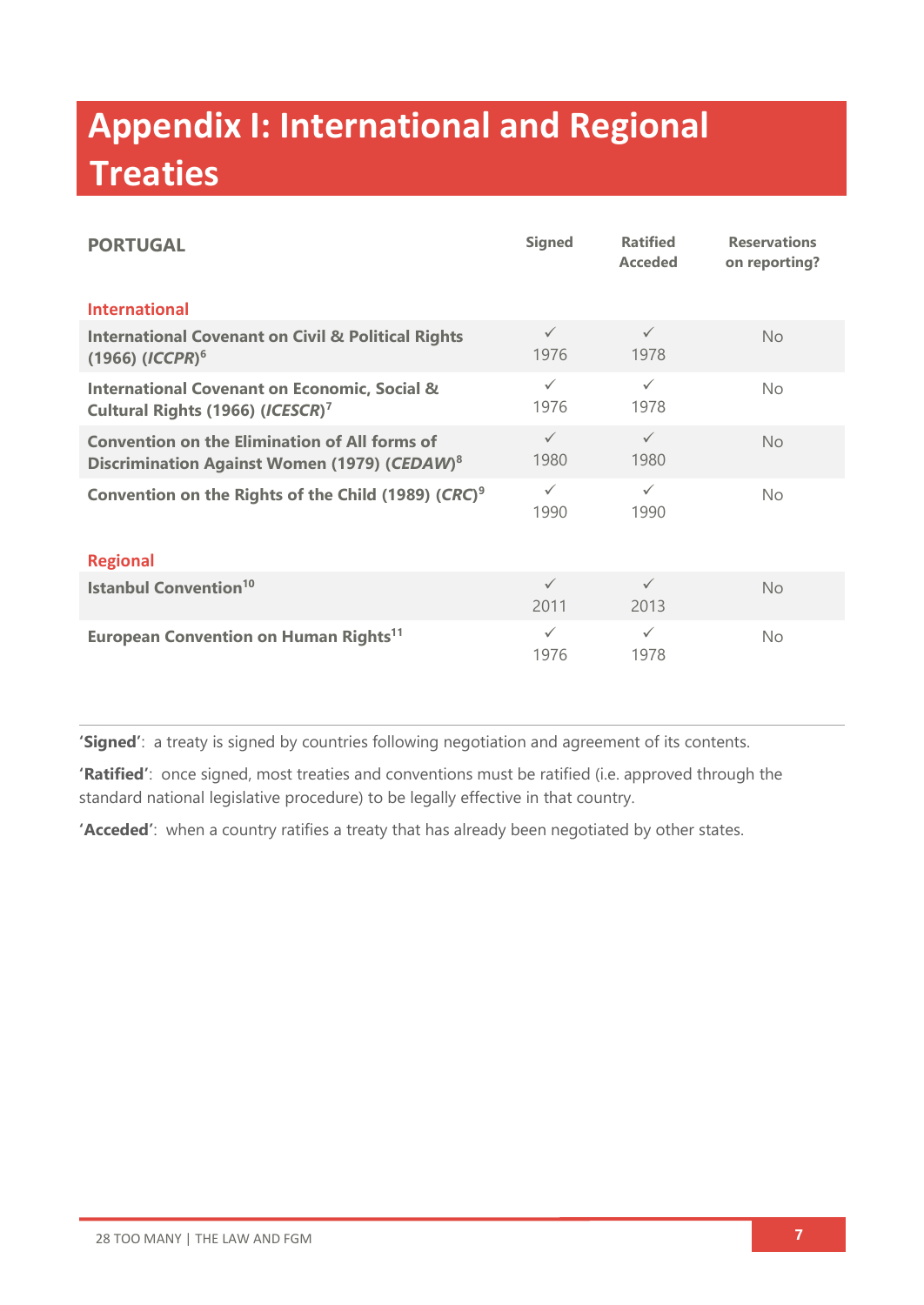# **Appendix II: National Laws**

# **Criminal Code**

## **Art. 5**

- (1) Salvo tratado ou convenção internacional em contrário, a lei penal portuguesa é ainda aplicável a factos cometidos fora do território nacional:
	- a) Quando constituírem os crimes previstos nos artigos 221.º, 262.º a 271.º, 308.º a 321.º e 325.º a 345.º;
	- b) Contra portugueses, por portugueses que viverem habitualmente em Portugal ao tempo da sua prática e aqui forem encontrados.
	- c) Quando constituírem os crimes previstos nos artigos 144.º-A, 154.º-B e 154.º-C, 159.º a 161.º, 171.º, 172.º, 175.º, 176.º e 278.º a 280.º, desde que o agente seja encontrado em Portugal e não possa ser extraditado ou entregue em resultado de execução de mandado de detenção europeu ou de outro instrumento de cooperação internacional que vincule o Estado Português;
	- d) Quando constituírem os crimes previstos nos artigos 144.º, 163.º e 164.º, sendo a vítima menor, desde que o agente seja encontrado em Portugal e não possa ser extraditado ou entregue em resultado de execução de mandado de detenção europeu ou de outro instrumento de cooperação internacional que vincule o Estado Português;
	- e) Por Portugueses, ou por estrangeiros contra Portugueses, sempre que:
		- i) Os agentes forem encontrados em Portugal;
		- ii) Forem também puníveis pela legislação do lugar em que tiverem sido praticados, salvo quando nesse lugar não se exercer poder punitivo; e
		- iii) Constituírem crime que admita extradição e esta não possa ser concedida ou seja decidida a não entrega do agente em execução de mandado de detenção europeu ou de outro instrumento de cooperação internacional que vincule o Estado Português;
	- f) Por estrangeiros que forem encontrados em Portugal e cuja extradição haja sido requerida, quando constituírem crimes que admitam a extradição e esta não possa ser concedida ou seja decidida a não entrega do agente em execução de mandado de detenção europeu ou de outro instrumento de cooperação internacional que vincule o Estado Português;
	- g) Por pessoa colectiva ou contra pessoa colectiva que tenha sede em território português.
- (2) A lei penal portuguesa é ainda aplicável a factos cometidos fora do território nacional que o Estado Português se tenha obrigado a julgar por tratado ou convenção internacional.

# **Art. 26**

É punível como autor quem executar o facto, por si mesmo ou por intermédio de outrem, ou tomar parte directa na sua execução, por acordo ou juntamente com outro ou outros, e ainda quem, dolosamente, determinar outra pessoa à prática do facto, desde que haja execução ou começo de execução.

- (1) É punível como cúmplice quem, dolosamente e por qualquer forma, prestar auxílio material ou moral à prática por outrem de um facto doloso.
- (2) É aplicável ao cúmplice a pena fixada para o autor, especialmente atenuada.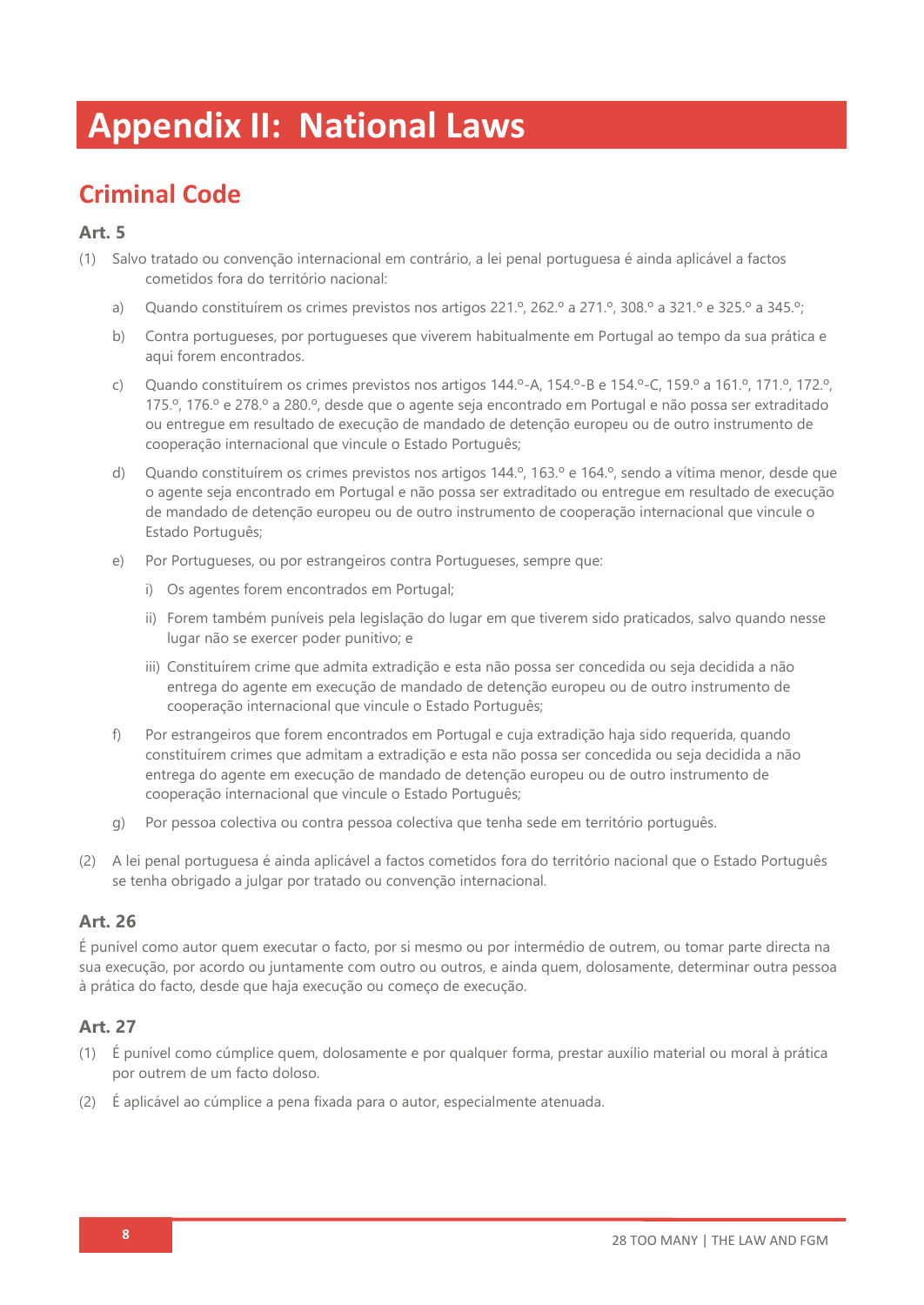# **Art. 73**

- (1) Sempre que houver lugar à atenuação especial da pena, observa-se o seguinte relativamente aos limites da pena aplicável:
	- a) O limite máximo da pena de prisão é reduzido de um terço;
	- b) O limite mínimo da pena de prisão é reduzido a um quinto se for igual ou superior a 3 anos e ao mínimo legal se for inferior;
	- c) O limite máximo da pena de multa é reduzido de um terço e o limite mínimo reduzido ao mínimo legal;
	- d) Se o limite máximo da pena de prisão não for superior a 3 anos pode a mesma ser substituída por multa, dentro dos limites gerais.
- (2) A pena especialmente atenuada que tiver sido em concreto fixada é passível de substituição, nos termos gerais.

### **Art. 132**

 $\left[ \ldots \right]$ 

- (2) É susceptível de revelar a especial censurabilidade ou perversidade a que se refere o número anterior, entre outras, a circunstância de o agente:
	- (a) Ser descendente ou ascendente, adoptado ou adoptante, da vítima;

 $\left[\ldots\right]$ 

- (c) Praticar o facto contra pessoa particularmente indefesa, em razão de idade, deficiência, doença ou gravidez
- (d) Empregar tortura ou acto de crueldade para aumentar o sofrimento da vítima;

[. . .]

### **Art. 144-A**

- (1) Quem mutilar genitalmente, total ou parcialmente, pessoa do sexo feminino através de clitoridectomia, de infibulação, de excisão ou de qualquer outra prática lesiva do aparelho genital feminino por razões não médicas é punido com pena de prisão de 2 a 10 anos.
- (2) Os atos preparatórios do crime previsto no número anterior são punidos com pena de prisão até 3 anos.

### **Art. 145**

- (1) Se as ofensas à integridade física forem produzidas em circunstâncias que revelem especial censurabilidade ou perversidade do agente, este é punido:
	- a) Com pena de prisão até quatro anos no caso do artigo 143.º;
	- b) Com pena de prisão de 1 a 5 anos no caso do n.º 2 do artigo 144.º-A;
	- c) Com pena de prisão de 3 a 12 anos no caso do artigo 144.º e do n.º 1 do artigo 144.º-A.
- (2) São susceptíveis de revelar a especial censurabilidade ou perversidade do agente, entre outras, as circunstâncias previstas no n.º 2 do artigo 132.º

- (1) Para efeito de consentimento a integridade física considera-se livremente disponível.
- (2) Para decidir se a ofensa ao corpo ou à saúde contraria os bons costumes tomam-se em conta, nomeadamente, os motivos e os fins do agente ou do ofendido, bem como os meios empregados e a amplitude previsível da ofensa.
- (3) O consentimento da vítima do crime do crime previsto no artigo 144.º-A não exclui em caso algum a ilicitude do facto.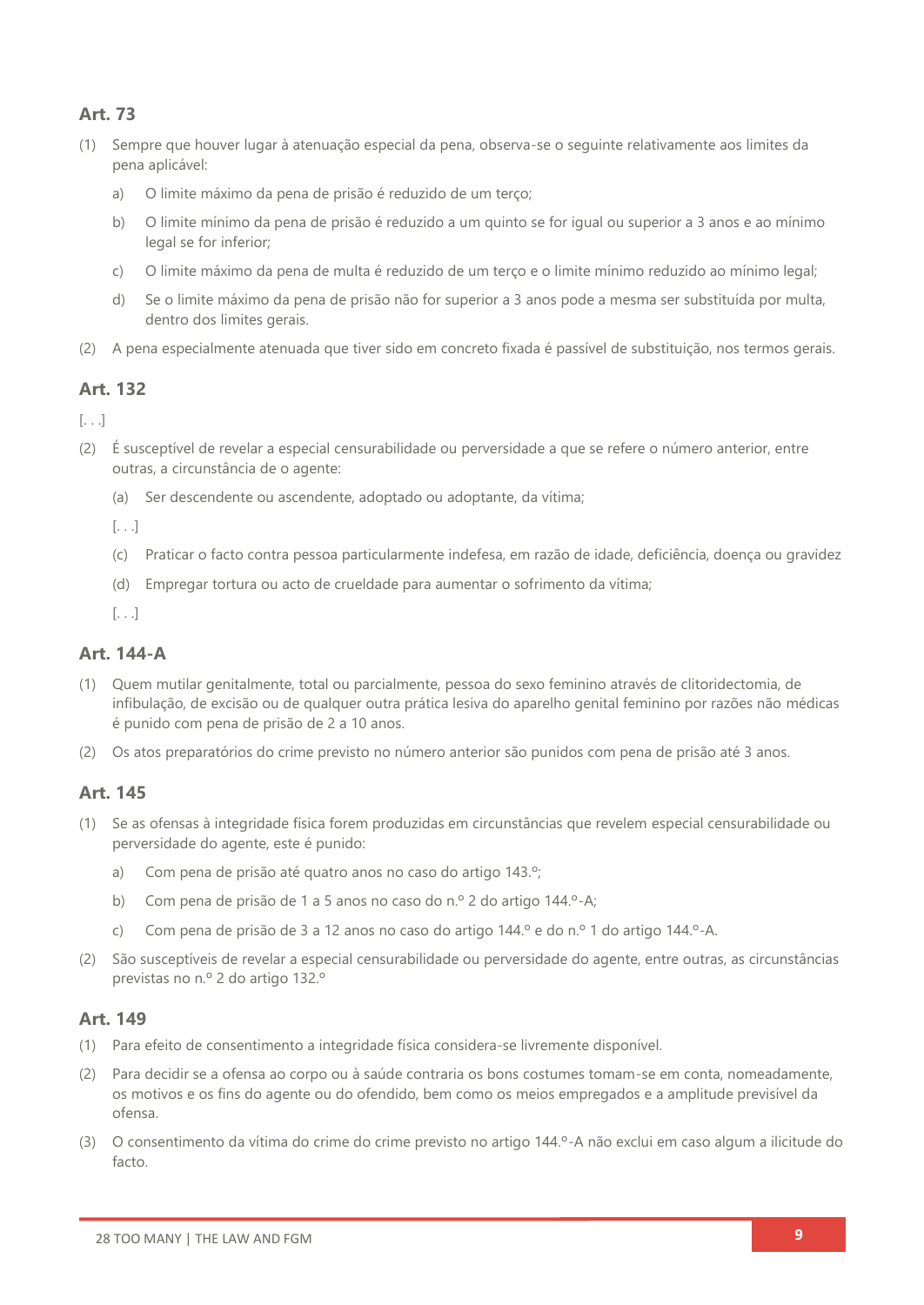# **Art. 150**

- (1) As intervenções e os tratamentos que, segundo o estado dos conhecimentos e da experiência da medicina, se mostrarem indicados e forem levados a cabo, de acordo com as leges artis, por um médico ou por outra pessoa legalmente autorizada, com intenção de prevenir, diagnosticar, debelar ou minorar doença, sofrimento, lesão ou fadiga corporal, ou perturbação mental, não se consideram ofensa à integridade física.
- (2) As pessoas indicadas no número anterior que, em vista das finalidades nele apontadas, realizarem intervenções ou tratamentos violando as leges artis e criarem, desse modo, um perigo para a vida ou perigo de grave ofensa para o corpo ou para a saúde são punidas com pena de prisão até 2 anos ou com pena de multa até 240 dias, se pena mais grave lhes não couber por força de outra disposição legal.

## **Art. 195**

Quem, sem consentimento, revelar segredo alheio de que tenha tomado conhecimento em razão do seu estado, ofício, emprego, profissão ou arte é punido com pena de prisão até 1 ano ou com pena de multa até 240 dias.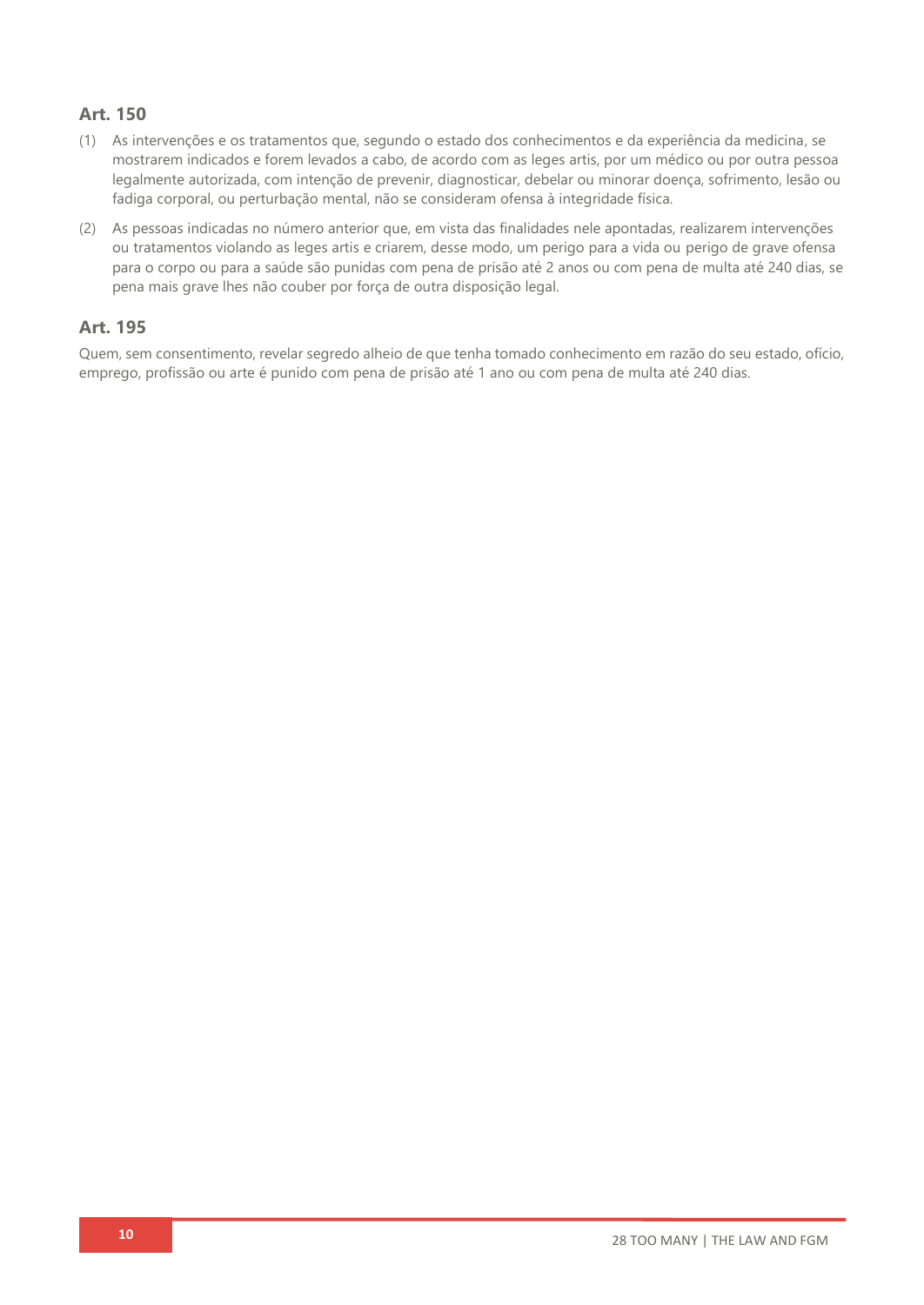# **Regulation of Medical Deontology**

### **Art. 32**

Excluem o dever de segredo médico:

- a) O consentimento do doente ou, em caso de impedimento, do seu representante legal, quando a revelação não prejudique terceiras pessoas com interesse na manutenção do segredo médico;
- b) O que for absolutamente necessário à defesa da dignidade, da honra e dos legítimos interesses do médico, do doente ou de terceiros, não podendo em qualquer destes casos o médico revelar mais do que o necessário, nem o podendo fazer sem prévia autorização do Bastonário;
- c) O que revele um nascimento ou um óbito;
- d) As doenças de declaração obrigatória.

# **Regulation on Waiver of Professional Secrecy**

### **Art. 4**

- (1) A dispensa do segredo profissional tem caráter de excecionalidade.
- (2) A autorização para revelar factos abrangidos pelo segredo profissional, apenas é permitida quando seja inequivocamente necessária para a defesa da dignidade, da honra e dos legítimos interesses do próprio médico, do doente ou de terceiros.
- (3) A decisão do Bastonário, ou daquele em quem tenha sido delegada a competência, aferirá da essencialidade, atualidade, exclusividade e imprescindibilidade do meio de prova sujeito a segredo, considerando e apreciando livremente os elementos de facto trazidos aos autos pelo requerente da dispensa.

# **Law for the Protection of Children and Young People at Risk**

- (1) A intervenção para promoção dos direitos e protecção da criança e do jovem em perigo tem lugar quando os pais, o representante legal ou quem tenha a guarda de facto ponham em perigo a sua segurança, saúde, formação, educação ou desenvolvimento, ou quando esse perigo resulte de acção ou omissão de terceiros ou da própria criança ou do jovem a que aqueles não se oponham de modo adequado a removê-lo.
- (2) Considera-se que a criança ou o jovem está em perigo quando, designadamente, se encontra numa das seguintes situações:
	- a) Está abandonada ou vive entregue a si própria;
	- b) Sofre maus tratos físicos ou psíquicos ou é vítima de abusos sexuais;
	- c) Não recebe os cuidados ou a afeição adequados à sua idade e situação pessoal;
	- d) Está aos cuidados de terceiros, durante período de tempo em que se observou o estabelecimento com estes de forte relação de vinculação e em simultâneo com o não exercício pelos pais das suas funções parentais;
	- e) É obrigada a actividades ou trabalhos excessivos ou inadequados à sua idade, dignidade e situação pessoal ou prejudiciais à sua formação ou desenvolvimento;
	- f) Está sujeita, de forma directa ou indirecta, a comportamentos que afectem gravemente a sua segurança ou o seu equilíbrio emocional;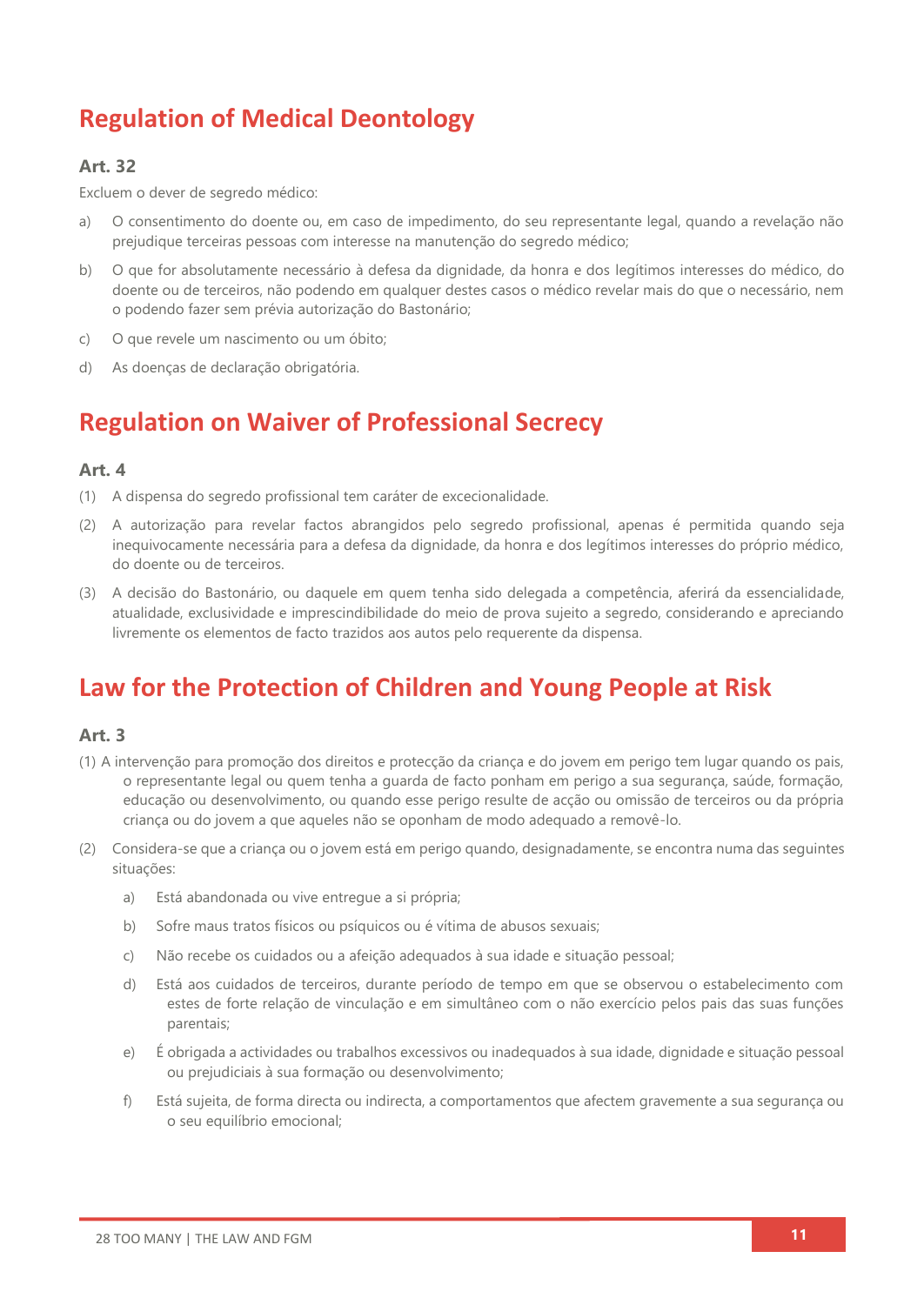- g) Assume comportamentos ou se entrega a actividades ou consumos que afectem gravemente a sua saúde, segurança, formação, educação ou desenvolvimento sem que os pais, o representante legal ou quem tenha a guarda de facto se lhes oponham de modo adequado a remover essa situação.
- h) Tem nacionalidade estrangeira e está acolhida em instituição pública, cooperativa, social ou privada com acordo de cooperação com o Estado, sem autorização de residência em território nacional.

### **Art. 13-A**

- (1) A comissão de proteção pode, quando necessário para assegurar a proteção da criança ou do jovem, proceder ao tratamento de dados pessoais sensíveis, designadamente informação clínica, desde que consentida pelo titular dos dados ou, sendo este menor ou interdito por anomalia psíquica, pelo seu representante legal, nos termos da alínea h) do artigo 3.º e do n.º 2 do artigo 7.º da Lei da Proteção de Dados Pessoais, aprovada pela Lei n.º 67/98, de 26 de outubro.
- (2) Para efeitos de legitimação da comissão de proteção, nos termos do previsto no número anterior, o titular dos dados pessoais sensíveis deve prestar, por escrito, consentimento específico e informado.
- (3) O pedido de acesso ao tratamento de dados pessoais sensíveis por parte da comissão de proteção deve ser sempre acompanhado da declaração de consentimento a que alude o número anterior.
- (4) Sempre que a entidade detentora da informação a que se refere o n.º 1 for uma unidade de saúde, o pedido da comissão de proteção deve ser dirigido ao responsável pela sua direção clínica, a quem cabe a coordenação da recolha de informação e sua remessa à comissão requerente.

- (1) As medidas de promoção e protecção são as seguintes:
	- a) Apoio junto dos pais;
	- b) Apoio junto de outro familiar;
	- c) Confiança a pessoa idónea;
	- d) Apoio para a autonomia de vida;
	- e) Acolhimento familiar;
	- f) Acolhimento residencial;
	- g) Confiança a pessoa selecionada para a adoção, a família de acolhimento ou a instituição com vista à adoção.
- (2) As medidas de promoção e de proteção são executadas no meio natural de vida ou em regime de colocação, consoante a sua natureza, e podem ser decididas a título cautelar, com exceção da medida prevista na alínea g) do número anterior.
- (3) Consideram-se medidas a executar no meio natural de vida as previstas nas alíneas a), b), c) e d) do n.º 1 e medidas de colocação as previstas nas alíneas e) e f); a medida prevista na alínea g) é considerada a executar no meio natural de vida no primeiro caso e de colocação, no segundo e terceiro casos.
- (4) O regime de execução das medidas consta de legislação própria.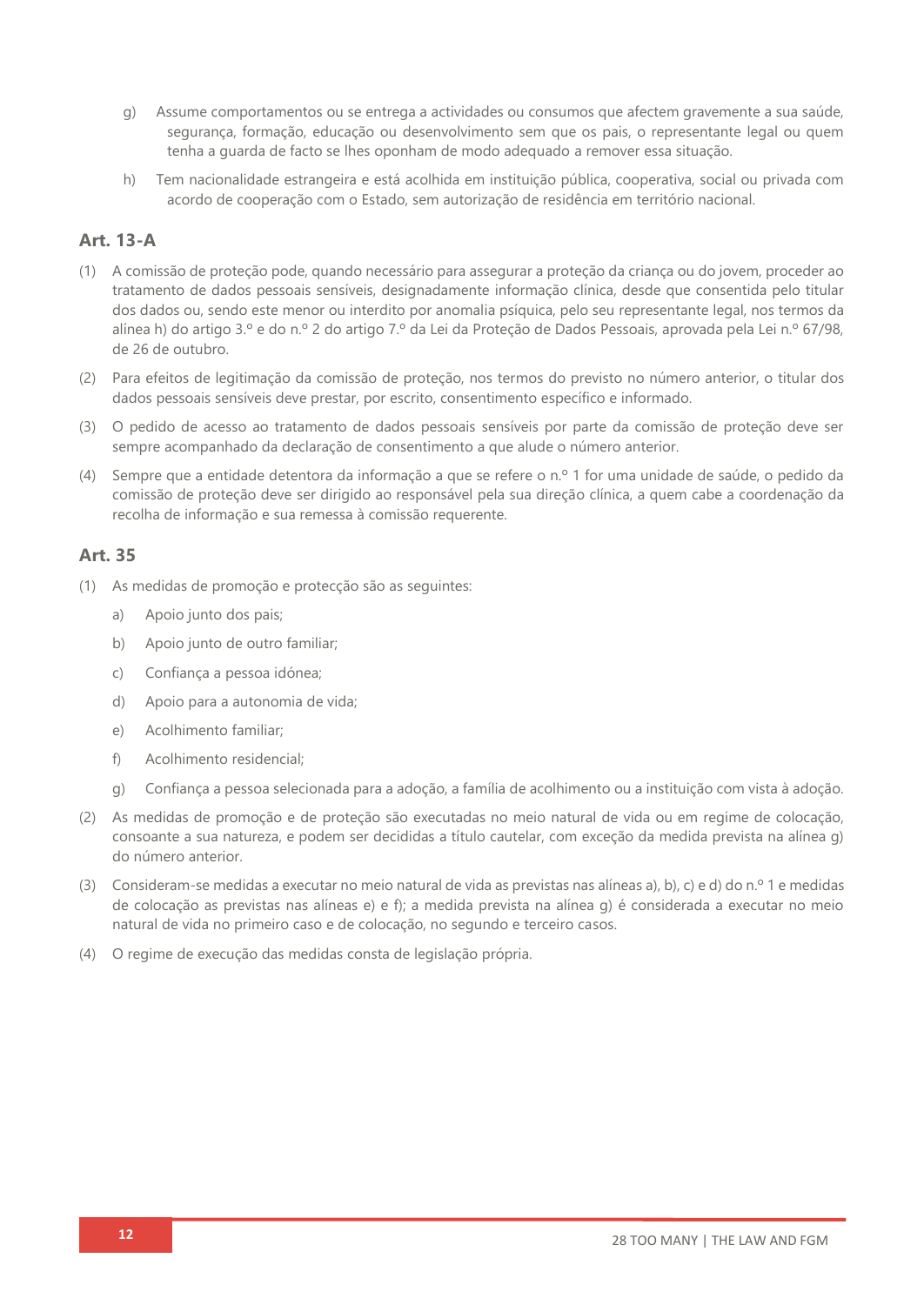1 Statistics Portugal (2021) *Population*. Available at [https://www.ine.pt/xportal/xmain?xpgid=ine\\_tema&xpid=INE&tema\\_cod=1115&xlang=en](https://www.ine.pt/xportal/xmain?xpgid=ine_tema&xpid=INE&tema_cod=1115&xlang=en) (accessed 30 July 2021).

- 2 A.L. Teixeira and M. Lisboa (2016) 'Estimating the prevalence of female genital mutilation in Portugal', *Public Health*, 139, pp.53–60. Available at<https://pubmed.ncbi.nlm.nih.gov/27267250/> (accessed 30 July 2021).
- 3 World Health Organization (2020) *Factsheet: Female Genital Mutilation.* Available at https://www.who.int/newsroom/fact-sheets/detail/female-genital-mutilationt (accessed 30 July 2021).
- 4 Presidência do Conselho de Ministros (2013) *Resolução do Conselho de Ministros n.º 102/2013 Aprova o V Plano Nacional de Prevenção e Combate à Violência Doméstica e de Género 2014—2017*. Diário da República n.º 253/2013, Série I de 2013-12-31. Available at [https://dre.pt/web/guest/pesquisa/-/search/483890/details/](https://dre.pt/web/guest/pesquisa/-/search/483890/details/normal?q=preven%C3%A7%C3%A3o+da+MGF) [normal?q=preven%C3%A7%C3%A3o+da+MGF](https://dre.pt/web/guest/pesquisa/-/search/483890/details/normal?q=preven%C3%A7%C3%A3o+da+MGF) (accessed 30 July 2021).
- 5 The Community of Practice on Female Genital Mutilation (2021) *Portugal: A first FGM sentence is suspended after appeal*. Available at<https://copfgm.org/2021/08/portugal-a-first-fgm-sentence-is-suspended-after-appeal> (accessed 17 September 2021).
- 6 *International Covenant on Civil and Political Rights* (1966) United Nations Treaty Collection: Status of Treaties*.* Available at [https://treaties.un.org/Pages/ViewDetails.aspx?src=TREATY&mtdsg\\_no=IV-4&chapter=4&clang=\\_en](https://treaties.un.org/Pages/ViewDetails.aspx?src=TREATY&mtdsg_no=IV-4&chapter=4&clang=_en) (accessed 30 July 2021).
- 7 *International Covenant on Economic, Social and Cultural Rights* (1966) United Nations Treaty Collection: Status of Treaties. Available at [https://treaties.un.org/Pages/ViewDetails.aspx?src=TREATY&mtdsg\\_no=IV-3&chapter=4](https://treaties.un.org/Pages/ViewDetails.aspx?src=TREATY&mtdsg_no=IV-3&chapter=4) (accessed 30 July 2021).
- 8 Convention on the Elimination of All Forms of Discrimination Against Women (1979) United Nations Treaty Collection: Status of Treaties. Available at [https://treaties.un.org/Pages/ViewDetails.aspx?src=IND&mtdsg\\_no=IV-](https://treaties.un.org/Pages/ViewDetails.aspx?src=IND&mtdsg_no=IV-8&chapter=4&clang=_en#9)8&chapter=4&clang= en#9 (accessed 30 July 2021).
- 9 *Convention on the Rights of the Child* (1989) United Nation Treaty Collection: Status of Treaties. Available at [https://treaties.un.org/pages/ViewDetails.aspx?src=TREATY&mtdsg\\_no=IV-11&chapter=4&clang=\\_en](https://treaties.un.org/pages/ViewDetails.aspx?src=TREATY&mtdsg_no=IV-11&chapter=4&clang=_en) (accessed 30 July 2021).
- 10 Council of Europe (2021) *Chart of signatures and ratifications of Treaty 210, Convention on preventing and combating violence against women and domestic violence*. Available at [https://www.coe.int/en/web/conventions/full-list/-/conventions/treaty/197/](https://www.coe.int/en/web/conventions/full-list/-/conventions/treaty/197/?module=signatures-by-treaty&treatynum=210) [?module=signatures-by-treaty&treatynum=210](https://www.coe.int/en/web/conventions/full-list/-/conventions/treaty/197/?module=signatures-by-treaty&treatynum=210) (accessed 30 July 2021).
	- Council of Europe (2021) *Reservations and Declarations for Treaty 210, Convention on preventing and combating violence against women and domestic violence*. Available at [https://www.coe.int/en/web/conventions/full-list/-](https://www.coe.int/en/web/conventions/full-list/-/conventions/treaty/197/?module=declarations-by-treaty&numSte=210&codeNature=0) [/conventions/treaty/197/?module=declarations-by-treaty&numSte=210&codeNature=0](https://www.coe.int/en/web/conventions/full-list/-/conventions/treaty/197/?module=declarations-by-treaty&numSte=210&codeNature=0) (accessed 30 July 2021).
- 11 Council of Europe (2021) *Chart of Signatures and Ratifications of Treaty 005, Convention for the Protection of Human Rights and Fundamental Freedoms*. Available at [coe.int/en/web/conventions/full-list/-](coe.int/en/web/conventions/full-list/-/conventions/treaty/005/signatures?module=signatures-by-treaty&treatynum=005) [/conventions/treaty/005/signatures?module=signatures-by-treaty&treatynum=005](coe.int/en/web/conventions/full-list/-/conventions/treaty/005/signatures?module=signatures-by-treaty&treatynum=005) (accessed 30 July 2021).
	- Council of Europe (2021) *Reservations and Declarations for Treaty 005, Convention for the Protection of Human Rights and Fundamental Freedoms*. Available at [https://www.coe.int/en/web/conventions/full-list/-](https://www.coe.int/en/web/conventions/full-list/-/conventions/treaty/005/?module=declarations-by-treaty&numSte=005&codeNature=0) [/conventions/treaty/005/?module=declarations-by-treaty&numSte=005&codeNature=0](https://www.coe.int/en/web/conventions/full-list/-/conventions/treaty/005/?module=declarations-by-treaty&numSte=005&codeNature=0) (accessed 30 July 2021).

*Cover images:* Image of Portugal from Canva photo library. Seven Shooter (2018) *Woman wearing black spaghetti strap top standing near plants*. Available at [https://unsplash.com/photos/wOnXnciV6pI.](https://unsplash.com/photos/wOnXnciV6pI)

*Please note that the use of a photograph of any girl or woman in this report does not imply that she has, nor has not, undergone FGM.*